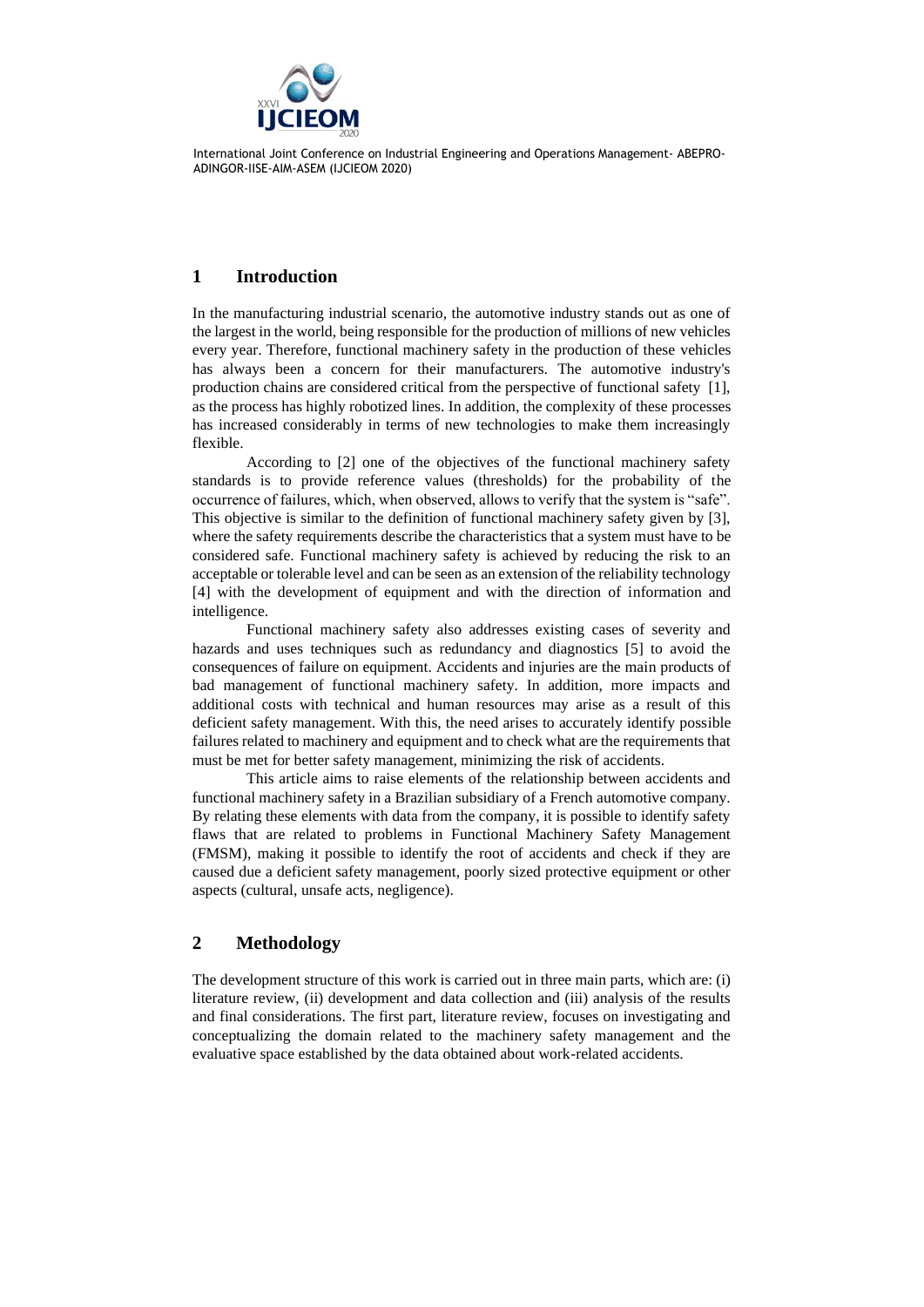

In order to identify the cause of accidents and their correlation between failures in machinery safety, from the perspective of the safety management, it is necessary to determine the origin of accidents and the circumstances under which they occurred. Therefore, aspects related to the evolution and culture of accident prevention are contextualized.

The second part it is collecting and processing data on accidents that have occurred, based on a quantitative and periodic data collection. Subsequently, the data obtained are subjected to a diagnostic analysis to structure and classify what are the types of recorded accidents, their severity and what caused them. The data comes from accident reports recorded weekly by the company's safety department.

The third part is dedicated to the analysis of the results and the final considerations on the analysis performed and the results obtained, concluding on the strong relationship between FMSM and human factors involved. The proposed methodological approach is presented (see Fig. 1).



**Fig. 1.** Methodological structure followed by the paper.

### **3 Literature Review**

According to [6], safety can be defined as the absence of risks for factory employees or the public. Ideally, safety would be guaranteed if all risk is eliminated. However, considering that there will always be some risk, safety is achieved by reducing the risk to a level considered acceptable or tolerable.

#### **3.1 Functional Machinery Safety Management (FMSM)**

To [6] the functional machinery safety is part of the general safety that depends on the correct functioning of the equipment, process or machine, that must have been correctly designed and installed guaranteed by an assessment of risks. The safety-related parts of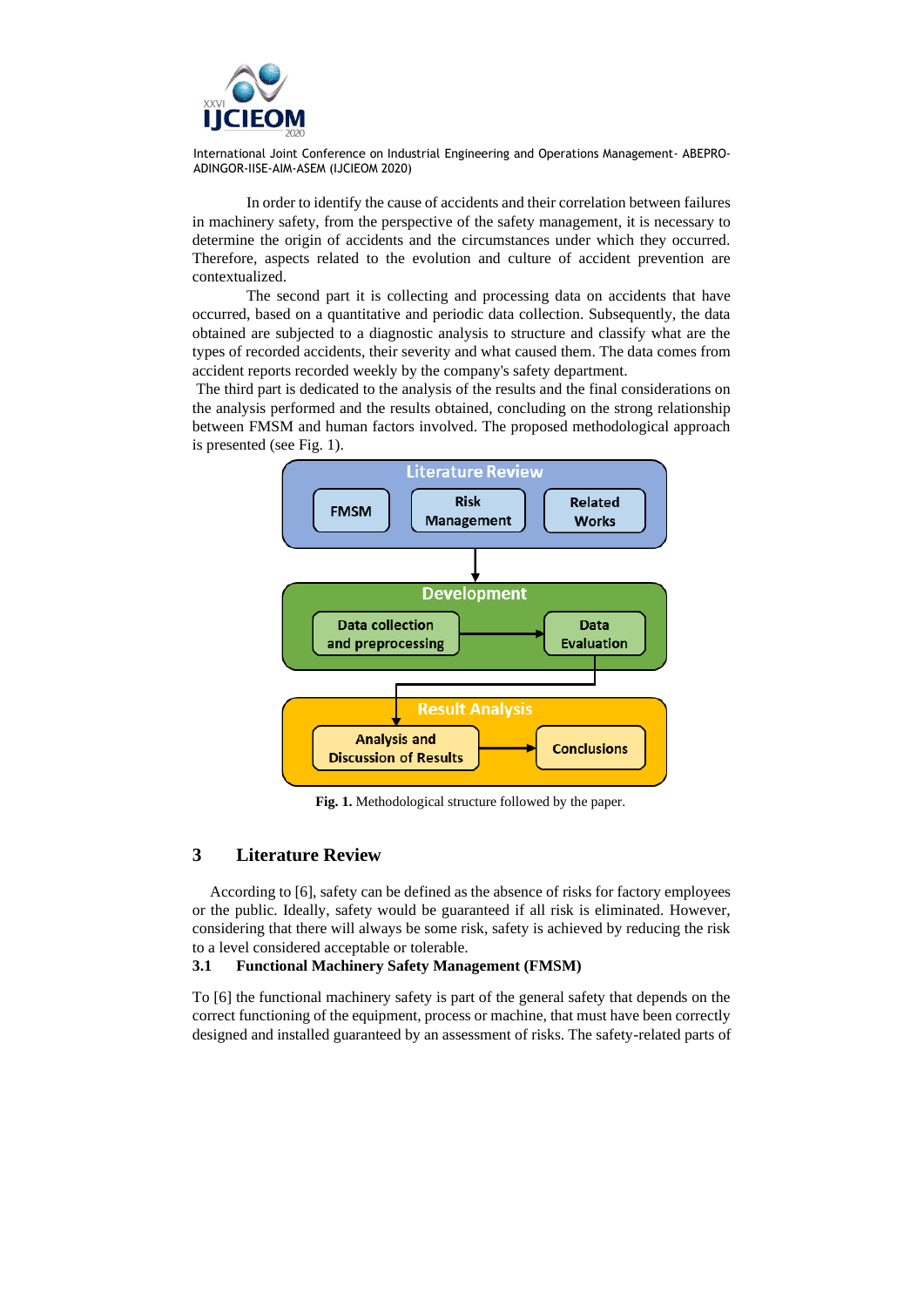

the equipments must perform their functions correctly, and keep the equipment (or system) safe, or enter a safe state when a failure occurs [5].

The concept of functional safety is given by the International Electrotechnical Commission - IEC 61508 published and revised in 2000 and 2002, respectively, being adopted as a basic functional safety standard by many countries and industries [2]. A IEC 61598 uses a general safety lifecycle as a technical framework for safety-related systems to achieve the safety integrity level (SIL) required for safety functions [7]. The performance criterion for functional machinery safety is only applicable to safetycritical equipment and / or safety-related functions [8].

The most basic concept in functional safety is the safety function. A safety function defines an operation that must be performed to obtain or maintain safety. A typical safety function contains an input subsystem, a logical subsystem and an output subsystem [9]. The safety function is a design function, while the safety integrity is the probability that the safety-related system will satisfactorily perform the necessary safety function considering all established conditions and within the indicated period of time.  $[10]$ .

The time from the unsafe state to the safe state is critical. A safety function can, for example, consist of a sensor to detect that a machine guard is open, allowing a PLC to process the data and act in time on a drive with a safe torque input that stops a motor from operating before something been inserted in the moving parts [11].

Functional safety addresses the confidence in which equipment will perform its safety function when needed. Thus, there is an active form of safety, in contrast to the others. In your research,[11] gives an example of the situation of an engine that shuts down quickly enough to avoid damage to an operator who opens a guard or a robot that must operate at reduced speed and strength when a human is near. According to [12], the functional safety standards provides guidelines for identifying desired performance and managing the protection system throughout the safety lifecycle, covering the specification, design, implementation, installation, commissioning, operation, maintenance, modifications and deactivation activities associated with the protection system.

### **3.2 Risk Management**

The activities inherent to human beings, since the beginning, are intrinsically linked with a potential for risks. And, relatively often, they result in injuries, temporary or permanent damage to the ability to perform tasks and deaths It was with the emergence of the first industries that work accidents and occupational diseases spread, taking great proportions. Improvements came with specialized and trained workers for handling equipment that needed special care to ensure greater protection and better quality [14].

The FMSM and work safety must act in a joint and complementary manner, in order to minimize the risks of accidents and guarantee the functionality of the machines and equipment [15]. Accidents, whether or not causing injury to the worker, negatively influence production through loss of time and other consequences such as: material losses, decreased efficiency of the injured worker on returning to work, increased labor renewal, increased premiums accident insurance and employee morale affected [13].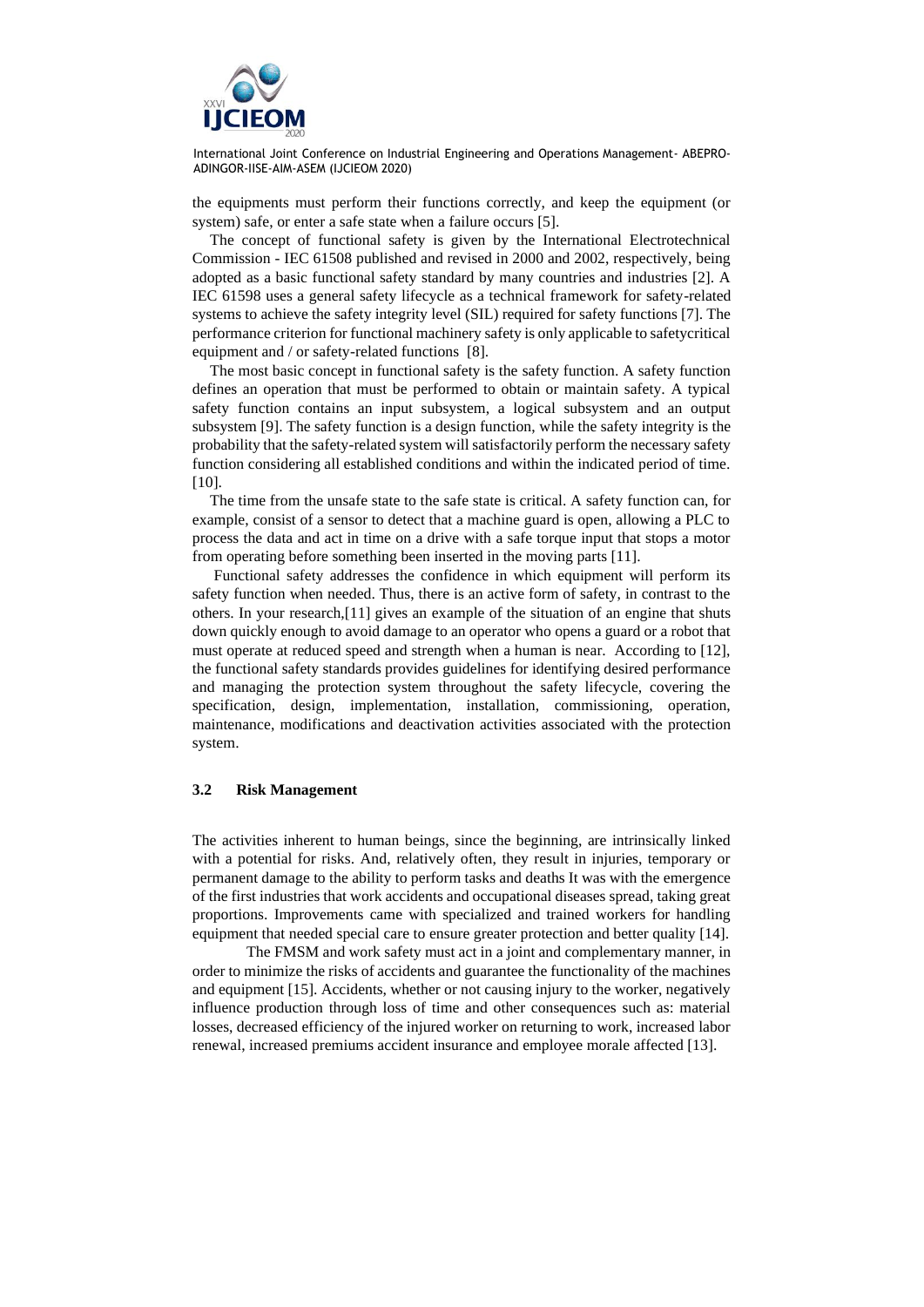

As the concern about repairing the lesions increased, scholars such as H. W. Heinrich and R. P. Blake, pointed out another approach [16]. They indicated the importance of actions aimed at preventing accidents before they became a concrete fact. The engineer H. W. Heinrich in his studies reached the following proportional result: 1: 29: 300, that is, 1 disabling injury for 29 minor injuries and 300 accidents without injuries, this proportion gave rise to Heinrich's pyramid [16]. Expanding these studies, engineer Frank E. Bird Jr., analyzed accidents in 297 companies, representing 21 different industry groups with more than 1,750,000 workers, reaching a ratio of 1: 10: 30: 600. One disabling injury, 10 minor injuries, 30 property damage accidents and 600 incidents [17].

From these relations 1-10-30-600 it is possible to conclude that the action effort must be directed towards the base of the pyramid and not only to the events resulting in serious or disabling injury [16]. This is because, major injuries are rare events and therefore, many opportunities for learning about prevention are available in less serious events, especially incidents, first aid and unsafe acts [18]. A study carried out in 2003 showed a large difference in the proportion of serious accidents and near misses, finding that for each death there are less than 300,000 risky activities[17]. Risk management is defined as a methodology that aims to increase confidence in an organization's ability to predict, prioritize and overcome obstacles in order to achieve its goals as a final result [14].

Work safety, in order to be assimilated as a prevention of accidents in the industry, must be concerned with the preservation of the physical integrity of the worker, but it must also be considered as a factor of production (risk impact) [15]. It is understood, therefore, that efforts in an attempt to eliminate, reduce, control or even finance the risks, if economically viable, are of paramount importance for the healthy development of a company [19]. Risk management can also be defined as a formal process, as the present uncertainties are systematically identified, analyzed, estimated, categorized and treated. In this way, it aims to balance the results of profit opportunities with the minimization of losses, allowing the continuous improvement of the decision process and the increasing improvement of the organization's performance [20].

### **4 Development**

In order to understand the nature of accidents, it is necessary to consult the recorded accident historical. Subsequently, it was necessary to gather all the data collected and eliminate data related to incidents and risk situations, leaving only the cases of actual accidents, that is, where there was at least one victim. This data includes information about company accidents, what is the frequency of accidents, what are the risks involved, if similar accidents are repeated and by what factors. This makes it possible to group accidents and classify them, either according to their nature or severity.

#### **4.1 Data collection and pre-processing**

The data query was made through a data history of accidents that occurred, formed by daily records. The accident record is released weekly and takes place in the form of a Daily Safety Dialogue (DSD), which must document any accident occurring within 24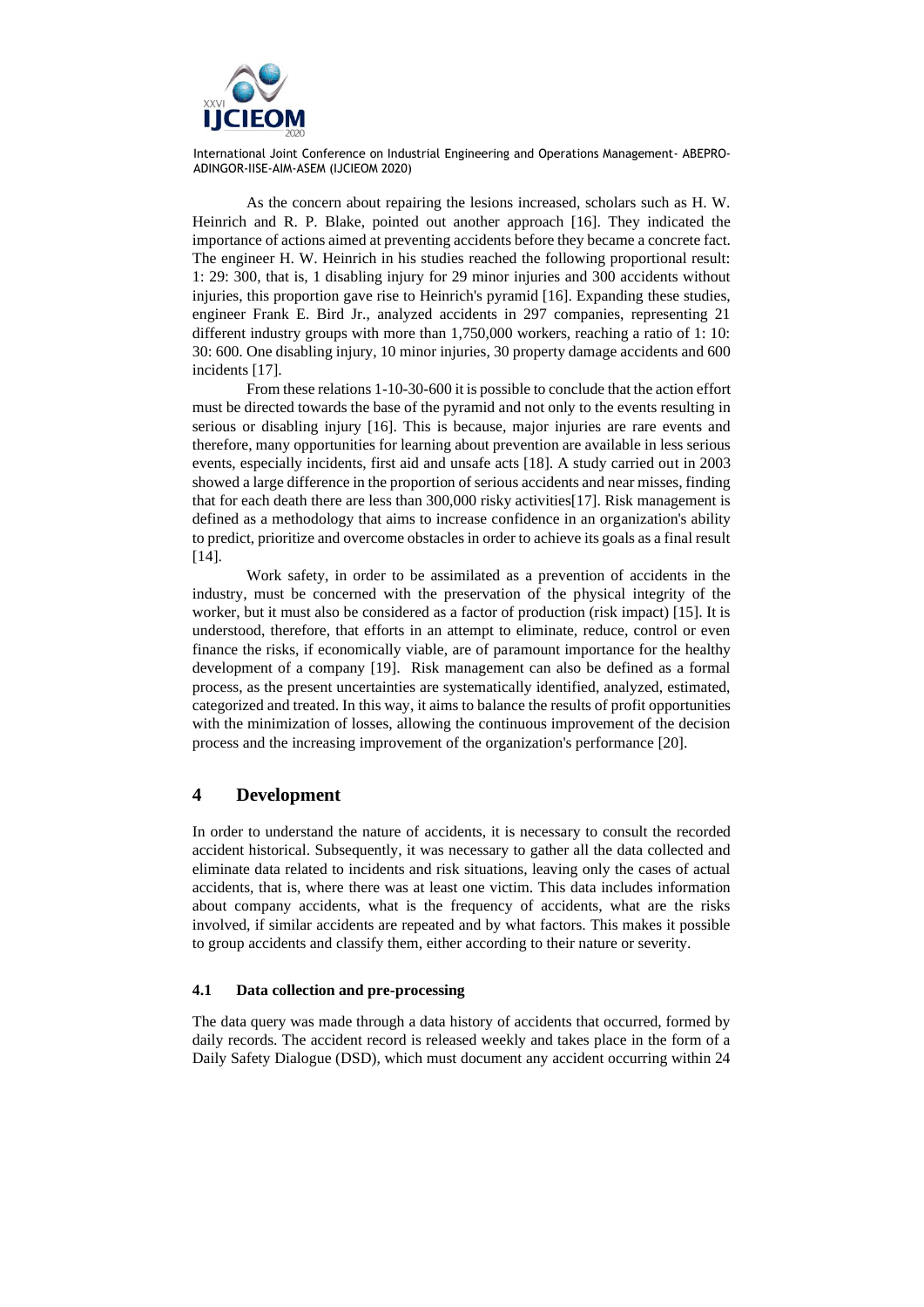

hours at the latest. The DSD describes information such as the location of the accident, its date, how it happened, its severity and the preventive measures taken in this regard. According to the company's internal rules, corrective measures must be applied immediately, according to the hierarchy of preventive measures adopted by the company.

In the format in which the data were recorded and collected, classic concerns about data collection and pre-processing such as problems with incomplete data, data duplicity, lack of standardization and data veracity (bias, noise and abnormalities) [21] have not been identified. During the 28-week period of data collected, 40 accidents and 5 incidents occurred. Therefore, it was not necessary to minimize the data collected.

#### **4.2 Analyze**

The analysis of the accident and the identification of the root causes must be carried out after its occurrence, with a deadline of one week. The analysis of the company's accident causes follows an internal standard established in a way that classifies the accident according to the type of contact that occurred, the immediate causes, the basic causes / roots and the prevention programs (nonexistent, not fulfilled, with information missing or poorly described). The immediate causes are subdivided into two groups, which are when acts are below standard, and conditions are below standard. Substandard acts are characterized by unsafe behavior or unsafe acts committed by the collaborator, being the total or partial cause of accidents or incidents. Sub-standard conditions are defined as conditions that generate or increase risks in the workplace, not allowing the employee to perform his function safely. These conditions (substandard) can be the total or partial cause of an accident or incident.

The basic causes (or roots) are subdivided into two groups, which are related to human factors and labor factors. Human factors include aspects such as: physical/physiological capacity, mental/psychological capacity, mental/psychological tension, lack of knowledge, lack of skill and poor motivation. Regarding work factors, the following factors are considered: leadership and/or supervision, engineering, logistics, maintenance, equipment and tools, work patterns and abuse or mistreatment.

Accidents that have occurred can be correlated with a bad FMSM, either due to failures in protective equipment installed on machinery and equipment or poorly installed or dimensioned protective systems and equipment. However, accidents can be related to human factors, unsafe, ergonomic acts, unsafe conditions at the workplace and even equipment failures that are not automated and do not have any protection system. Considering this, it is evaluated what caused the accident and who is responsible for it. The classifications for the reasons for the accidents were made as follows: Unsafe acts, equipment failure (automated), equipment failure (nonautomated), ergonomics problems and failures in the operating procedure.

For the classification of accident liability, the following factors were considered: Operator, workstation/unsafe working condition, problems with Personal Protective Equipment (PPE) and problems with machine/equipment protection systems. Regarding the classification of the severity of the accident, the company adopts the following classification: FR0 - Accidents where there is a visit to the outpatient clinic and an occupational accident communication document is issued. FR1 - Any accident related to work activity that is characterized by the following conditions: amputation,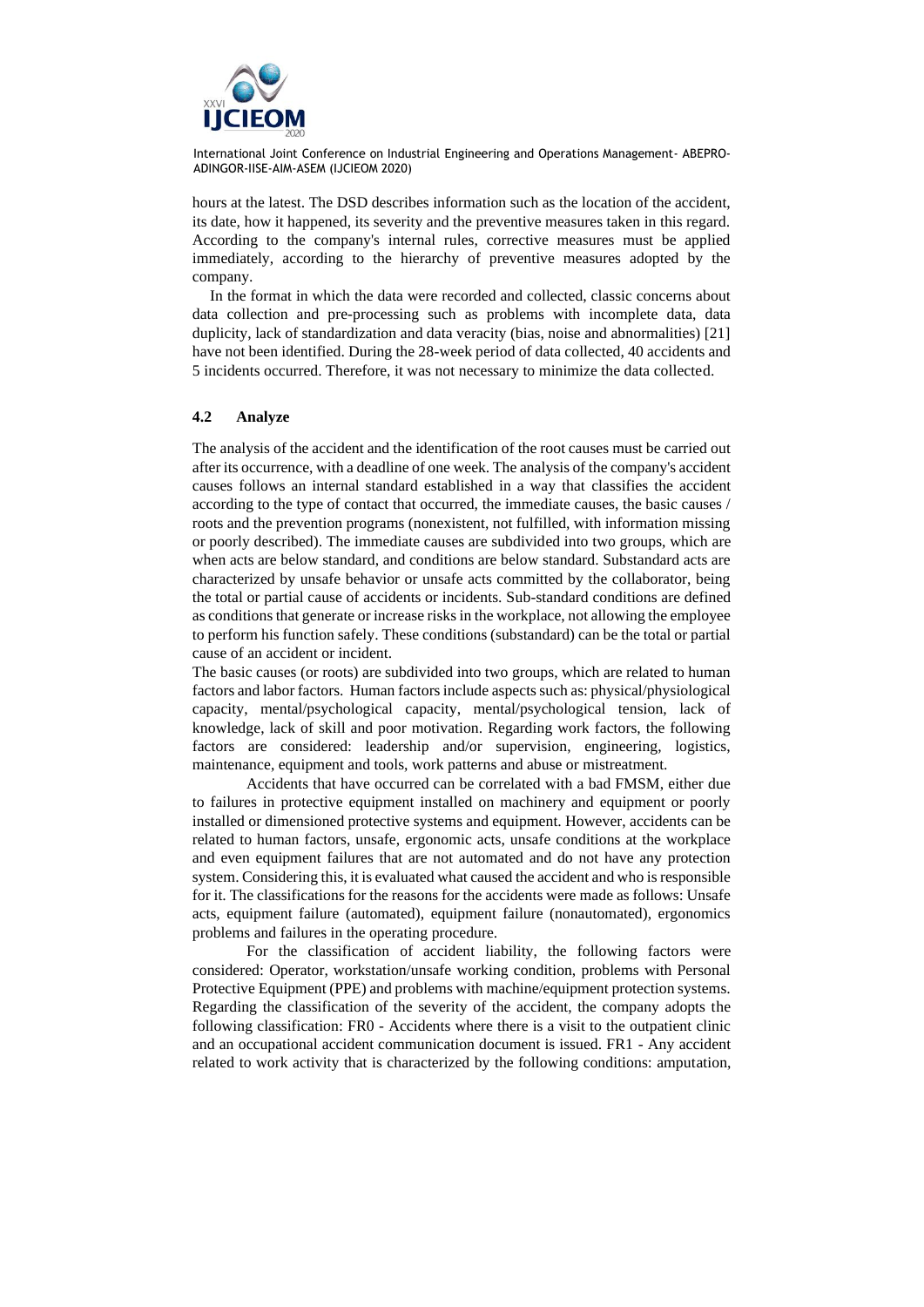

avulsion, concussion in the head, fracture or dislocation, cut, nonsuperficial burn, electric shock injury, exposure to products or substances harmful to the organism, choking, temporary hearing loss, fainting or loss of consciousness, eye damage or hernia. FR2 - Accidents with leave from work for more than 24 hours. According to internal company standards, fatalities must be counted separately, not as FR1.

## **5 Results**

Considering the data collection in the 28-week period, Fig. 2 presents a graph related to the reasons for accidents that occurred in that period. It is evident that most accidents are related to unsafe acts, that is, any behavior or conduct that, from an unnecessary decision, can generate problems in the workplace or accidents. Next, there are problems related to the workplace, which are characterized by aspects ranging from poor hygiene or poor organization, to aspects related to equipment wear and lack of maintenance, leaving the workplace unsafe for employees perform their tasks in a functional and safe way. As the third place in the reasons for accidents, there is a failure in non-automated equipment, that is, equipment which does not have or cannot have protection systems installed. Most of these equipments are hand tools used in the workplace to assist in the performance of functions, they are tools such as hammer, wrenches, screwdrivers, pliers, etc.



**Fig. 2.** Graph of the reasons for accidents that occurred in the company over the 28-week period.

Figure 03 shows a graph related to the liability of the accidents that occurred, that is, who or what was responsible for causing the accident and about who is to blame. Most accidents are related to the employee, when associating this with the main reason for the accidents (shown in Fig. 2), it is evident that the employee is the biggest culprit for committing unsafe acts and increasing the risks, causing the accidents. Secondly, regarding the fault of accidents, the position is of problems at the workplace and of unsafe conditions, that is, the employee was not to blame directly, as it was another situation at the workplace that caused the accident, which can be tool failure, equipment failure, lack of maintenance, cleaning problem, poor storage of parts and equipment.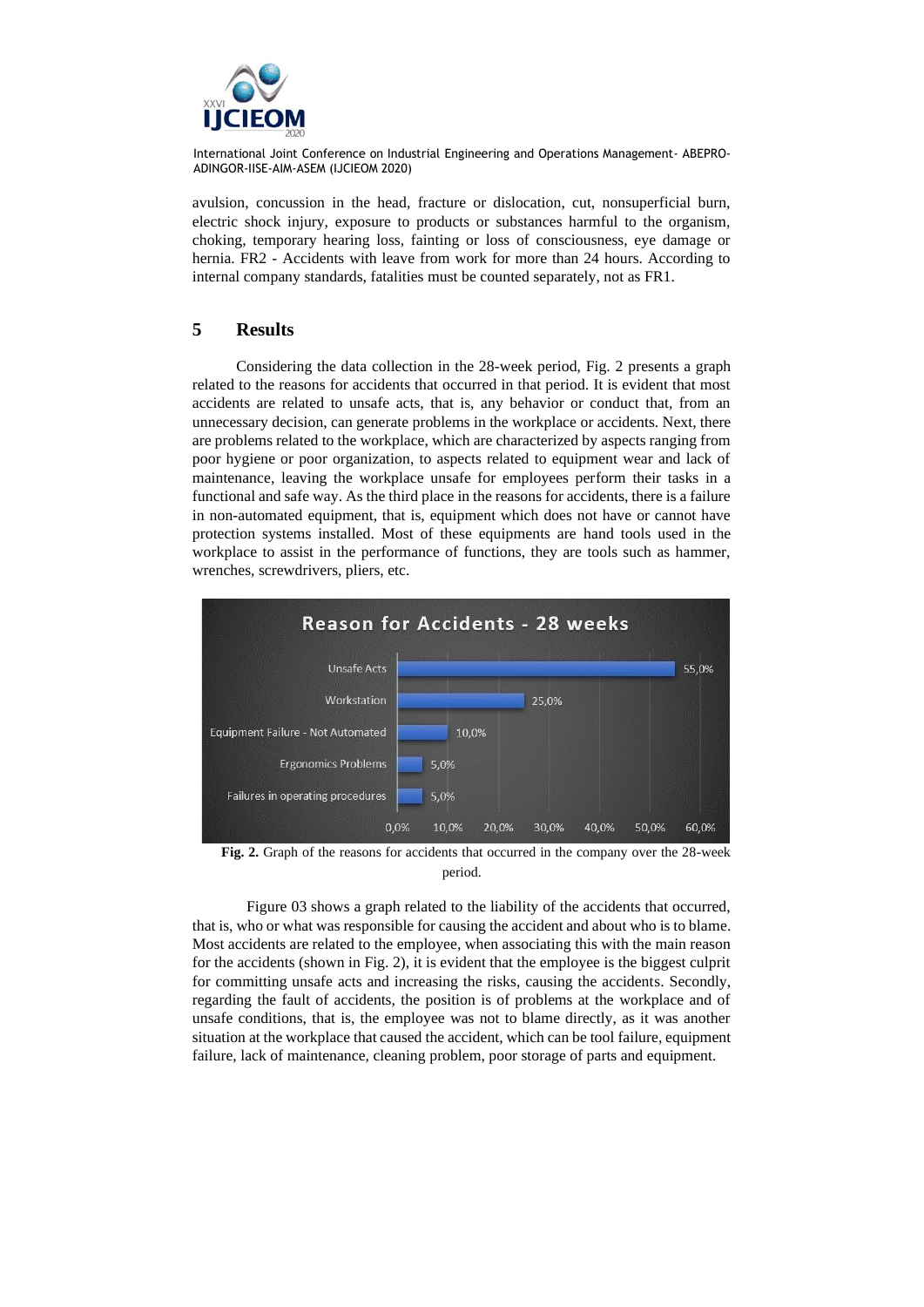



**Fig. 3.** Graph of the liability for accidents that occurred in the company over the 28-week period.

Fig. 4 shows a graph regarding the severity of accidents. Most correspond to accidents at level FR0, which are accidents considered mild, where there was only passage through the clinic. Secondly, regarding the severity of accidents, there are FR1 level accidents, which are more serious accidents that may or may not result in longer absences.



**Fig. 4.** Graph of the severity of accidents that occurred in the company during the 28-week period.

### **5.1 Conclusion**

With the growing culture of accident prevention and safety of machinery and equipment in the industry, there is a need to know the nature of the aspects that cause accidents within the company. At first, this research addresses the importance of functional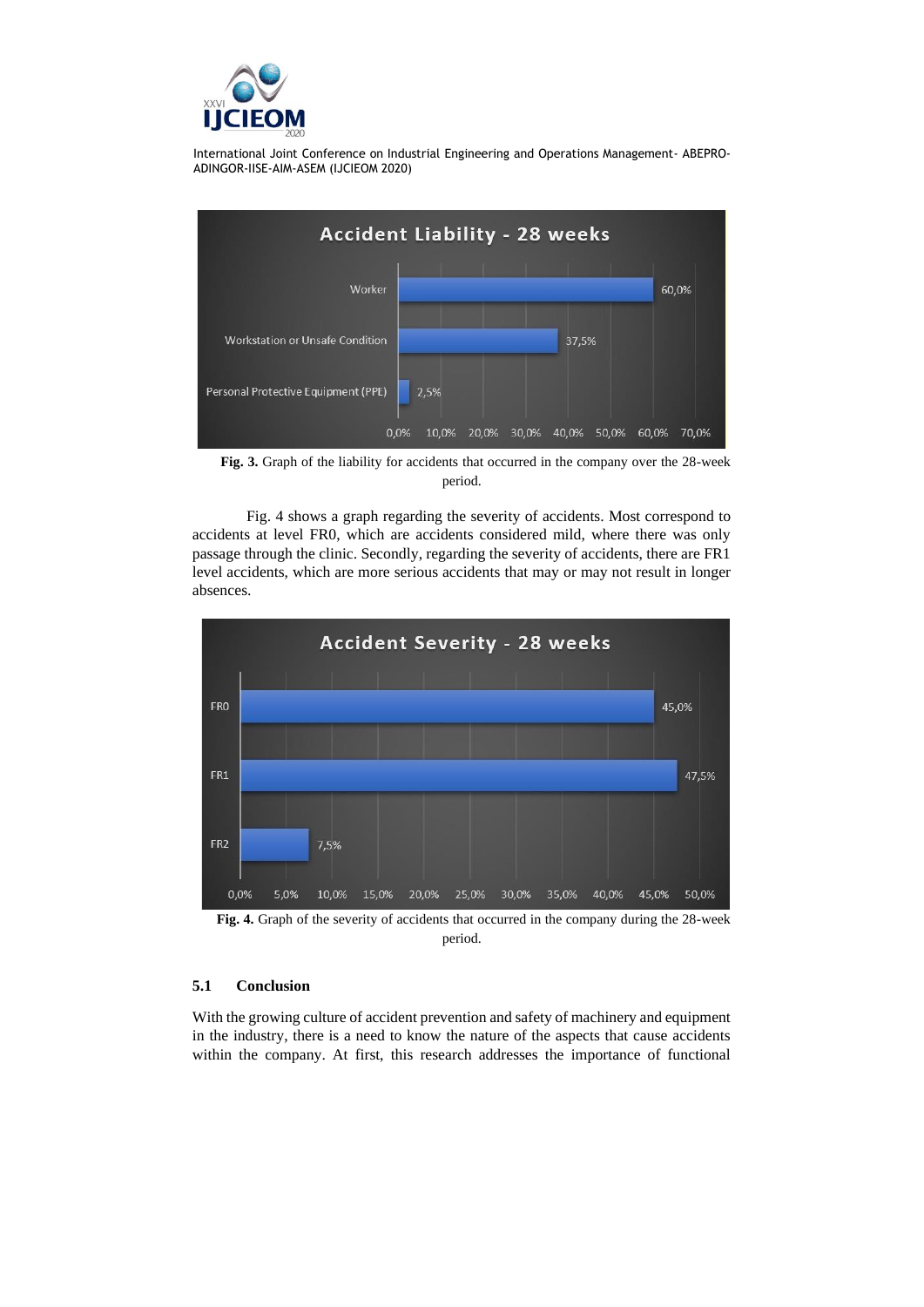

machinery safety and consolidates the approach to the culture of preventing work accidents within the factory environment. The result obtained in this research was expected and consistent with the reality, as the internal and external safety audits carried out on the automated machines and equipment measure the level at which security is found and guarantee the standard, making adjustments if necessary. It is evident that the company is adequate in the technical part of safety engineering and in reaching the fulfillment of technical standards that regulate the level of safety of the installations of the systems and protective equipment on the machines. However, the high levels of insecurity related to work accidents and the high incidence of problems in the workplace reinforce a cultural and behavioral failure in preventing accidents. Even with a high policy aimed at accident prevention, programs and information campaigns on safety work, most accidents are due to an unnecessary and negligent risk exposure from the employee himself when he behaves in an unsafe manner, increasing the risks . On the other hand, the part that competes with FMSM is being well attended, ensuring the safety and performance of safety equipment when necessary. The results obtained allow us to assess the quality of the FMSM and define the best direction for accident prevention in the company.

## **References**

- [1] M. Gharib, P. Lollini, A. Ceccarelli, e A. Bondavalli, "Engineering functional safety requirements for automotive systems: A cyber-physical-social approach", *Proc. IEEE Int. Symp. High Assur. Syst. Eng.*, vol. 2019-Janua, p. 74–81, 2019.
- [2] F. De Rosa, R. Cesoni, S. Genta, e P. Maggiore, "Failure rate evaluation method for HW architecture derived from functional safety standards (ISO 19014, ISO 25119, IEC 61508)", *Reliab. Eng. Syst. Saf.*, vol. 165, n<sup>o</sup> March, p. 124–133, 2017.
- [3] D. Hutchison e J. C. Mitchell, *Computer Safety, Reliability, and Security: 26th International Conference, SAFECOMP 2007, Proceedings*, vol. 4680 LNCS. 2007.
- [4] R. B. Bobba e A. Rashid, "CPS-SPC 2017: Thirdworkshop on cyber-physical systems security and privacy", *Proc. ACM Conf. Comput. Commun. Secur.*, p. 2629–2630, 2017.
- [5] A. Gu, Z. Yin, Y. Li, B. Su, e L. Shen, "Functional safety assessment and security protection framework of cyber physical machine tool system", *2018 IEEE 4th Int. Conf. Comput. Commun. ICCC 2018*, p. 2489–2494, 2018.
- [6] T. K. Tran, H. Yahoui, e N. Siauve, "Functional Safety and Industrial Communication Associated for the Smart Factory", *2017 27th EAEEIE Annu. Conf.*, p. 1–6, 2019.
- [7] J. Berthing e T. Maier, "Formalised implementation of safety related HW/SW architectures in compliance with functional safety requirements", *IET Conf. Publ.*, n<sup>o</sup> 532 CP, p. 153–158, 2007.
- [8] A. Ogunsola, "EMC and functional safety requirements for integrated electronics systems", *Proc. - 2008 2nd Electron. Syst. Technol. Conf. ESTC*, p. 69–74, 2008.
- [9] I. E. Commission, *IEC 61508 All Parts, Functional Safety of Electrical/Electronic/ Programmable Electronic Safety-Related Systems*. 2010.
- [10] F. Vicentini, N. Pedrocchi, M. Giussani, e L. M. Tosatti, "Dynamic safety in collaborative robot workspaces through a network of devices fulfilling functional safety requirements", *Proc. Jt. Conf. ISR 2014 - 45th Int. Symp. Robot. Robot. 2014 - 8th Ger. Conf. Robot. ISR/ROBOTIK 2014*, p. 691–697, 2014.